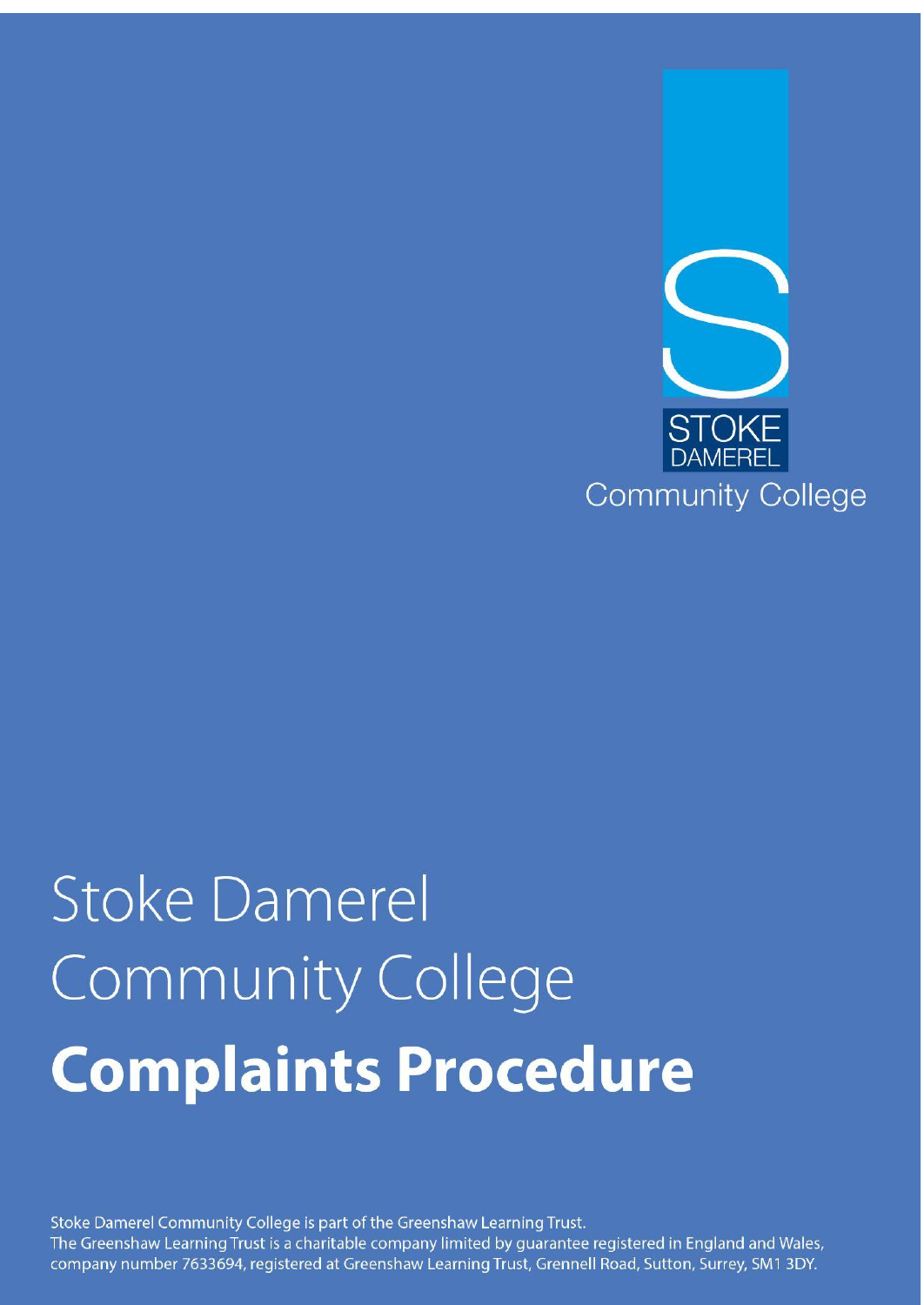# **Stoke Damerel Community College COMPLAINTS PROCEDURE**

This Complaints Procedure sets out how the Greenshaw Learning Trust and Stoke Damerel Community College will deal with concerns and complaints.

This Complaints Procedure applies to Stoke Damerel Community College, which is part of the Greenshaw Learning Trust, in accordance with and pursuant to the Complaints Policy that is part of the Communications Policy of the Greenshaw Learning Trust, the Education (Independent Schools Standards) Regulations 2014 and appropriate DfE guidance.

This Complaints Procedure covers all complaints about any provision of services or community facilities by Stoke Damerel Community College other than the matters that are subject to a separate statutory procedure as set out in the Procedure.

In implementing this procedure the governing body, Headteacher and school staff, must take account of any advice or instruction given to them by the GLT CEO or Board of Trustees. If there is any question or doubt about the interpretation or implementation of this Procedure, the GLT CEO should be consulted.

# **Contents**

| 1 | Principles                                                          | 2 |
|---|---------------------------------------------------------------------|---|
| 2 | Raising a concern or making a complaint                             | 2 |
| 3 | <b>Exceptions to the Complaints Procedure</b>                       | 3 |
| 4 | The Stages of the Complaints Procedure                              | 4 |
|   | 4.1 Stage 1: Informal resolution                                    | 5 |
|   | 4.2 Stage 2: Formal complaint                                       | 5 |
|   | 4.3 Stage 3: Complaints Panel                                       | 6 |
| 5 | Reporting and monitoring                                            | 7 |
| 6 | Variations to the Procedure                                         | 8 |
| 7 | Complaints to the Education and Skills Funding Agency               | 8 |
| 8 | Complaint campaigns and serial, persistent and vexatious complaints | 8 |
| 9 | Review                                                              | 9 |
|   |                                                                     |   |

# **Approval and review:**

This Procedure was approved by the Board of Trustees on: 18 February 2022. This Procedure came into effect on 1 March 2022. This Procedure is the responsibility of, and kept under review by: the GLT CEO This Procedure is due for formal review by: May 2026.

Stoke Damerel Community College is part of The Greenshaw Learning Trust. The Greenshaw Learning Trust is a charitable company limited by guarantee registered in England and Wales, company number 7633694, registered at Greenshaw Learning Trust, Grennell Road, Sutton, Surrey, SM1 3DY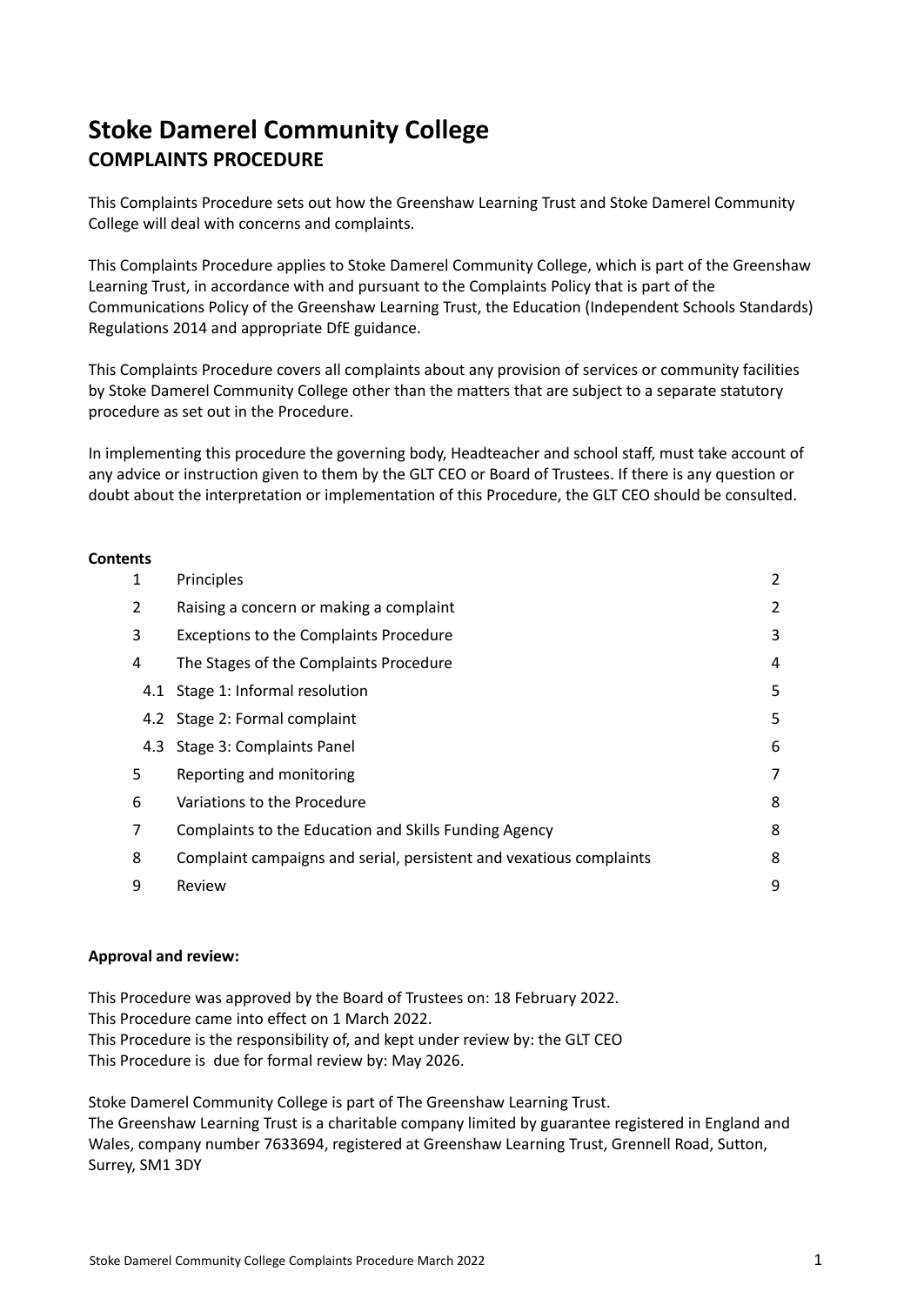# <span id="page-2-0"></span>**1 Principles**

A concern may be defined as '*an expression of worry or doubt over an issue considered to be important for which reassurances are sought'*. A complaint may be defined as '*an expression of dissatisfaction however made, about actions taken or a lack of action*'. It is in everyone's interest that concerns and complaints are resolved at the earliest possible stage.

The Greenshaw Learning Trust and the Trust Shared Service welcomes comments on its services. Comments enable the Trust and the Trust Shared Service to clarify any misunderstandings that arise and give us the opportunity to review our processes if necessary. We are also pleased to learn of things that have gone well.

If a person has difficulty discussing a concern or complaint with a particular member of staff, they will be referred to another staff member. Similarly, if a member of staff feels unable to deal with a concern, the concern will be referred to another staff member.

If any person, including members of the public, wishes to raise their concerns more formally or make a complaint to the Trust Shared Service about any provision of facilities or services that they provide, the school will attempt to resolve the issue internally, through the stages outlined within this Complaints Procedure; except that for matters subject to a separate statutory procedure as listed in section 3.

The Trust will handle complaints from people who are not parents of children at its schools respectfully and expediently, and as far as is appropriate in line with this Complaints Procedure; except that for such complaints the Trust reserves the right to amend the procedure and omit a hearing before a panel with an independent member.

In accordance with equality law, the Headteacher will consider making reasonable adjustments if required, to enable complainants to access and complete this complaints procedure. For instance, providing information in alternative formats, assisting complainants in raising a formal complaint or holding meetings in accessible locations.

The Greenshaw Learning Trust and the Trust Shared Service will always deal with complaints in a courteous and reasonable manner, and follow its agreed procedures. We ask that those with comments and complaints present them in a similarly reasonable manner.

At each stage of this Procedure the Trust will seek to resolve the complaint. If a complainant wants to withdraw their complaint, they should notify the Trust in writing.

# <span id="page-2-1"></span>**2 Raising a concern or making a complaint**

A concern or complaint can be made in person, in writing or by telephone. A concern or complaint may also be made by a third party acting on behalf of a complainant, as long as they have appropriate consent to do so.

If a person has a comment or complaint about Stoke Damerel Community College, they should in the first instance contact the school in person, or by telephone, email or letter, via the member of staff they have been dealing with, or via Bev Findlay, on [bfindlay@sdcc.net](mailto:bfindlay@sdcc.net), for an appointment to discuss the matter with an appropriate member of staff..

Complaints about school staff should be made in the first instance, marked Private and Confidential to: Bev Findlay, on [bfindlay@sdcc.net](mailto:bfindlay@sdcc.net),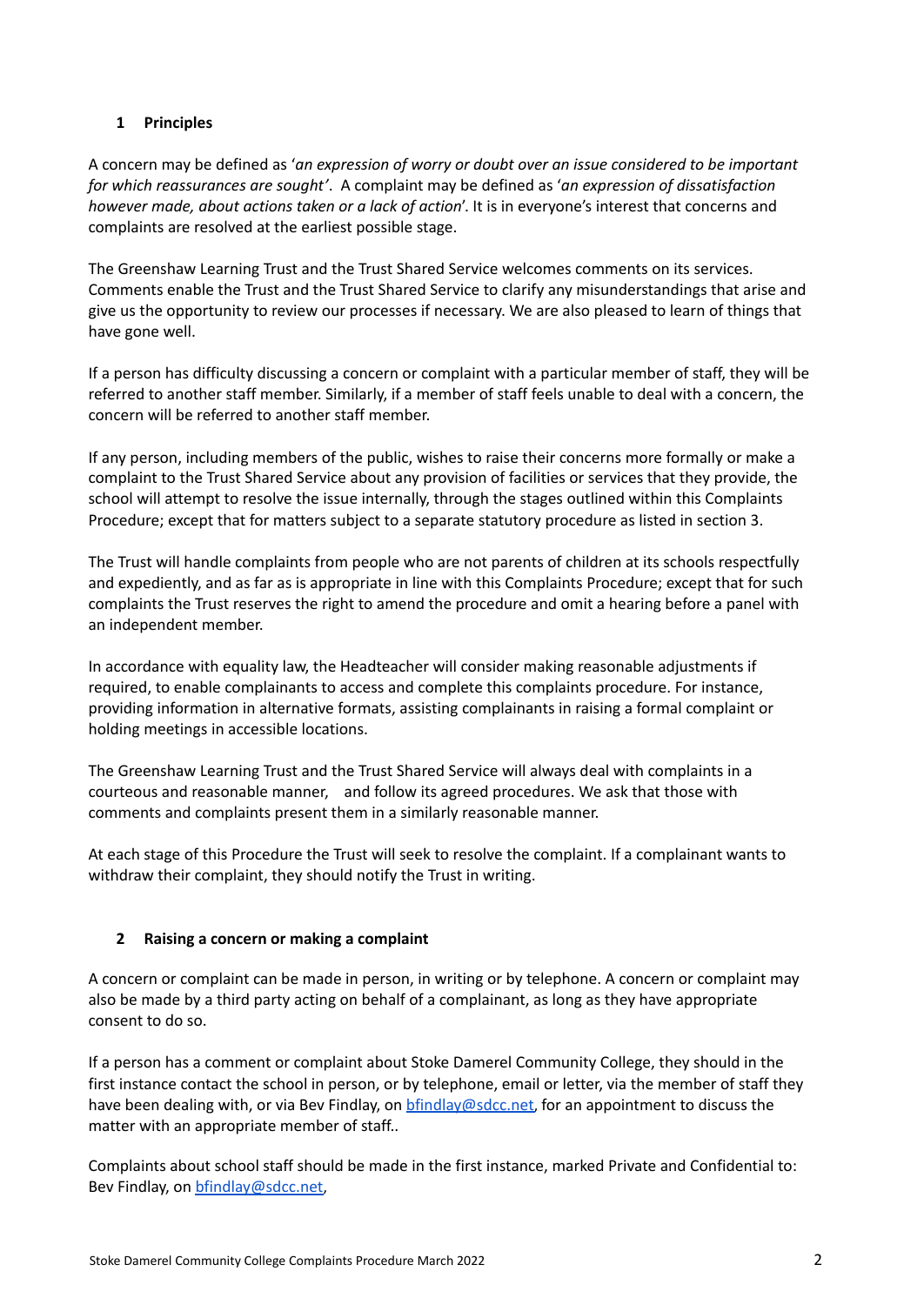Complaints about the Headteacher should be made in the first instance, marked Private and Confidential, to: Clerk to the Governing Body Elle Crean at [ecrean@greenshawlearningtrust.co.uk](mailto:ecrean@greenshawlearningtrust.co.uk)

If a person has a comment or complaint about the Greenshaw Learning Trust as a whole, the Trust Shared Service, an executive officer of the Trust, a governor or governing body of any school in the Trust, or a Trustee of the Trust, it should be taken up by contacting the Trust, and if necessary through the Trust Complaints Procedure, by contacting: [complaints@greenshawlearningtrust.co.uk](mailto:complaints@greenshawlearningtrust.co.uk)

Anonymous complaints will not normally be investigated. However, the Headteacher will determine whether an anonymous complaint warrants an investigation.

Complaints made outside of term time will be considered to have been received on the first school day after the holiday period.

If a school governor or a Trustee or executive officer of the Trust Shared Service is contacted directly by a complainant in relation to a complaint about a school in the Trust, then the matter should be referred to the Headteacher of the school to be dealt with under the school's Complaints Procedure.

If a school governor or a Trustee or member of school staff is contacted directly by a complainant in relation to a complaint about the Trust as a whole or the Trust Shared Service, then the matter should be referred to the GLT CEO to be dealt with under the Trust Complaints Procedure.

All correspondence, statements and records relating to individual concerns and complaints will be kept confidential, except where the Secretary of State or a body conducting an inspection under section 109 of the 2008 Act requests access to them, and retained in line with the GLT Data Retention Policy and Part 7 of the Education (Independent School Standards) Regulations 2014.

A written record will be kept of all complaints and whether they are resolved following a formal procedure, or proceed to a committee or panel hearing; and the action taken by the school as a result of those complaints (regardless of whether they are upheld).

# <span id="page-3-0"></span>**3 Exceptions to the Complaints Procedure**

Certain matters are dealt with under separate procedures, and not through the GLT Complaints Procedure (information on these policies and procedures can be found on the Trust website or by contacting the Trust or school):

- Complaints about child protection matters are handled under the Trust's child protection and safeguarding procedures and in accordance with relevant statutory guidance.
- Complaints about the administration of the appeals process for admissions to schools within the Trust are dealt with through the Trust Admissions Appeals Procedure.
- Representations against a pupil's suspension nor exclusion from school are dealt with under the Trust's exclusions procedures and the relevant statutory guidance.
- Complaints from Trust staff will be dealt with under the Trust's internal grievance procedures.
- Complaints about the conduct of Trust staff will be considered under the Trust's staff disciplinary procedures. Complainants will not be informed of any disciplinary action taken against a staff member as a result of a complaint, but will be notified that the matter is being addressed and allowed to progress their complaint through the school's complaint procedure.
- Complaints about the conduct of Trustees or governors or non-Trustee members of Trust Committees will be considered under the Trust's Trustee and Governor disciplinary procedures, if appropriate, but complainants will not be informed of any disciplinary action taken.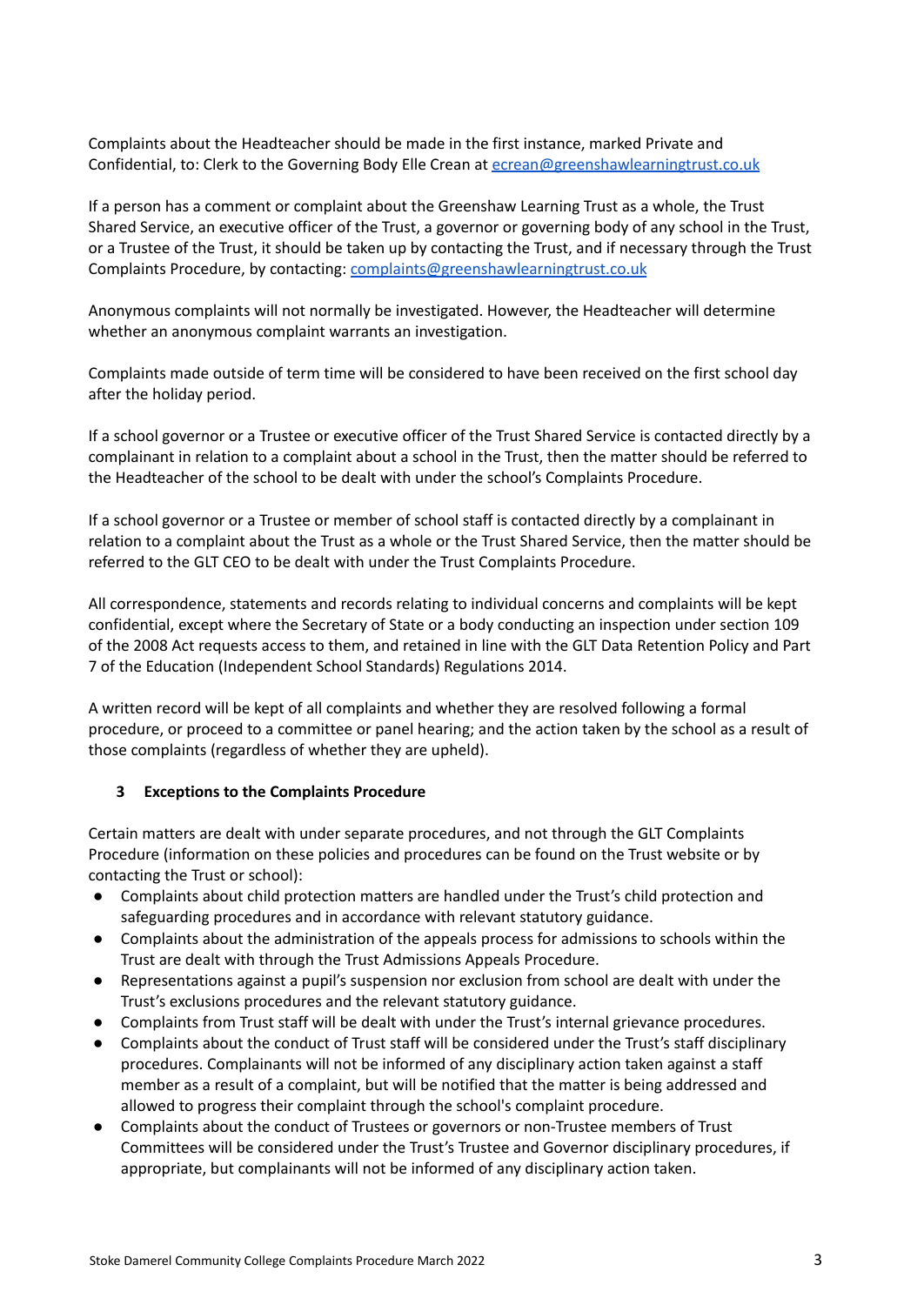The Trust also has a Whistleblowing Policy for all members of Trust staff, contractors, Trustees and governors.

Concerns about statutory assessments of special educational needs should be raised directly with the relevant local authority.

School pupils who have comments or complaints should in the first instance take them up through their school teacher or head of house, rather than through the GLT Complaints Procedure.

Complaints about third-party users of school premises or facilities should be taken up with the third party directly, and not through the Trust Complaints Procedure.

# <span id="page-4-0"></span>**4 The Stages of the Complaints Procedure**

The Complaints Procedure has three stages that must be followed consecutively.

Once a complaint has been addressed under stage 1, the complainant may escalate it to Stage 2 if they are not satisfied, or the Headteacher may refer the matter to Stage 2 so that it can be dealt with more effectively. Once a complaint has been addressed under stage 2, the complainant may escalate it to Stage 3 if they are not satisfied, or the Headteacher may refer the matter to Stage 3 so that it can be dealt with more effectively.

A complaint at school level may be escalated to the Trust at any point at the discretion of the GLT CEO. A complaint made to the Trust at any stage may be referred back to school by the GLT CEO.

At any meeting with school staff or governors or any panel, the complainant may be accompanied by a friend and/or interpreter; and the Headteacher or any other school staff may be accompanied by a fellow employee or professional representative.

The school will need written consent from the complainant before they can disclose any information about their complaint to a third party.

Generally, we do not encourage either party to bring legal representatives to any meeting. However, there may be occasions when legal representation is appropriate

The meetings will be held in private. Electronic recordings of meetings or conversations are not normally permitted unless a complainant's own disability or special needs require it. Prior knowledge and consent of all parties attending must be sought before meetings or conversations take place. Consent will be recorded in any minutes taken. Representatives from the media are not permitted to attend.

#### **4.1 Stage 1: Informal resolution**

In the first instance, if a person has a complaint, they should contact the school in person, or by telephone, email or letter, via the member of staff they have been dealing with, or via Bev Findlay, on [bfindlay@sdcc.net](mailto:bfindlay@sdcc.net), for an appointment to discuss the matter with an appropriate member of staff.

A complainant may find it helpful to write down the main substance of their complaint before contacting the school.

An appropriate member of school staff will seek to find a resolution through discussion and meetings with the complainant, informally.

The Headteacher may arrange for a member of staff from outside the school, or a volunteer or governor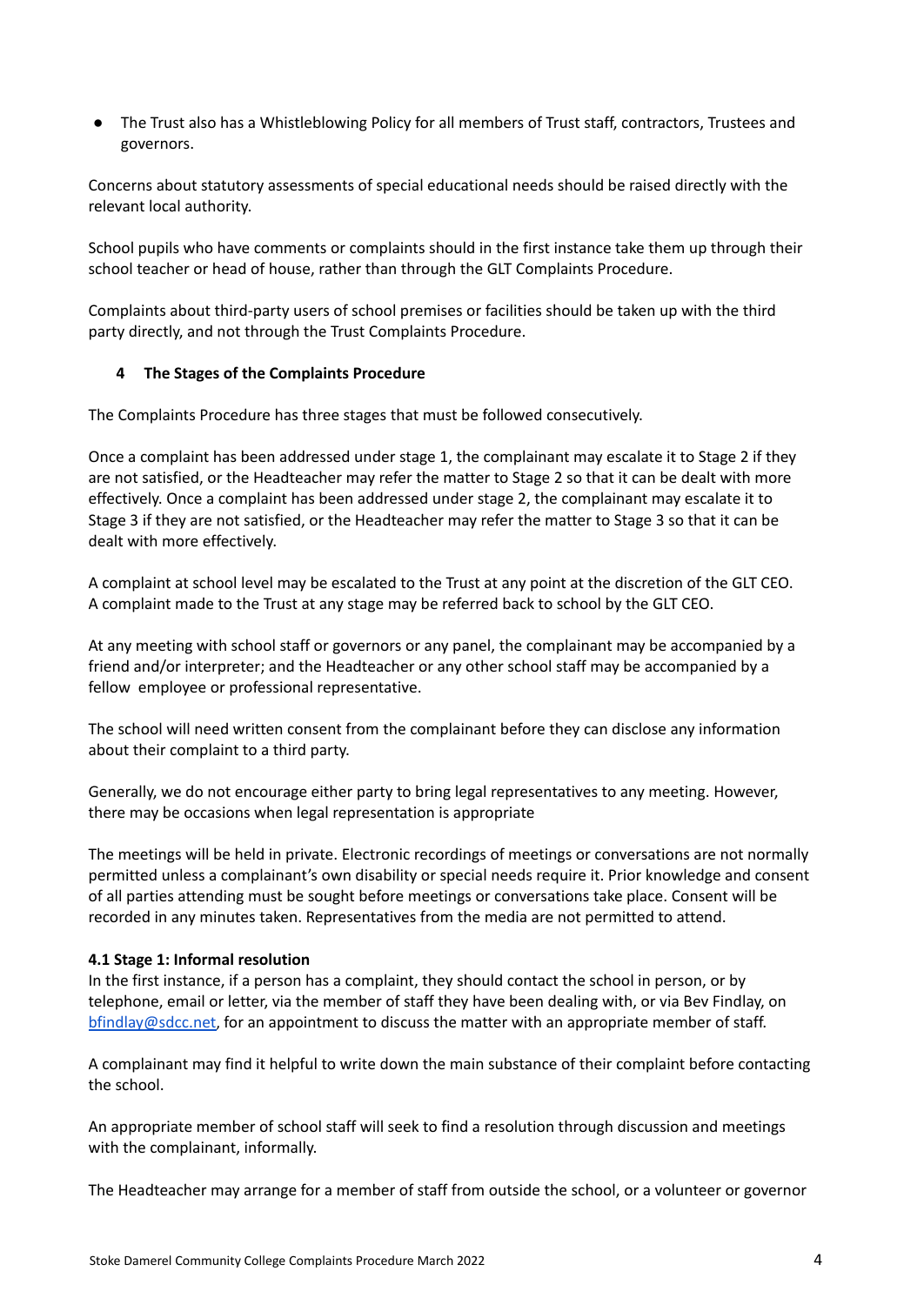to meet with the complainant, where they believe that an independent perspective may help to resolve the matter.

At the conclusion of Stage 1 the person who has sought to resolve the complaint, or the Headteacher or their nominee, will provide an informal response to the complainant in writing or by email.

If it does not prove possible to reach a resolution, the complainant may put their complaint formally in writing to the Headteacher who may refer the matter to Stage 2 so that it can be dealt with more effectively.

Most concerns should be resolved at this informal stage.

#### <span id="page-5-0"></span>**4.2 Stage 2: Formal complaint**

If the complaint has not been resolved informally, the complainant may put their complaint formally in writing, in a letter addressed for the attention of the Headteacher and sent to the Clerk to the Governing Body Elle Crean at [ecrean@greenshawlearningtrust.co.uk](mailto:ecrean@greenshawlearningtrust.co.uk)

A complaint will not normally be considered if it is lodged formally in writing more than three months after the incident being complained about took place.

If the complainant has sufficient reason to request a reasonable adjustment, an alternative method of lodging the complaint and corresponding will be made available.

On receipt of a formal complaint the Headteacher may, if they think it may yet resolve the matter:

- refer the matter back to an appropriate member of staff for further consideration and to seek a resolution informally under Stage 1; or
- meet with the complainant themselves, to seek to resolve the matter informally under Stage 1.

Otherwise, the Headteacher will address the complaint as a formal complaint under stage 2.

The Headteacher will investigate the complaint. The investigation will seek to address all the points at issue and enable the Headteacher to give an effective response and propose appropriate redress. The Headteacher may delegate the investigation to an appropriate member of school staff, but not the decision or the formal response.

The Headteacher may arrange for a member of staff from outside the school, or a volunteer or governor, to meet with the complainant where they believe that an independent perspective may help to resolve the matter.

The Headteacher will endeavour to give a written response to the complainant within 10 school days of receipt of the formal complaint.

However the thorough investigation of a complaint may involve a number of members of staff and progress will depend on their availability; timescales are likely to be extended during school holidays.

If the matters that are the subject of the compliant are also subject to other proceedings within the school (as set out in section 3 of this Procedure) or external proceedings (eg DfE, local authority or Police), those proceedings may take precedence over this Complaints Procedure and may require the timeframes in this Procedure to extended.

Complainants will be advised of the reason for any delay beyond 10 days.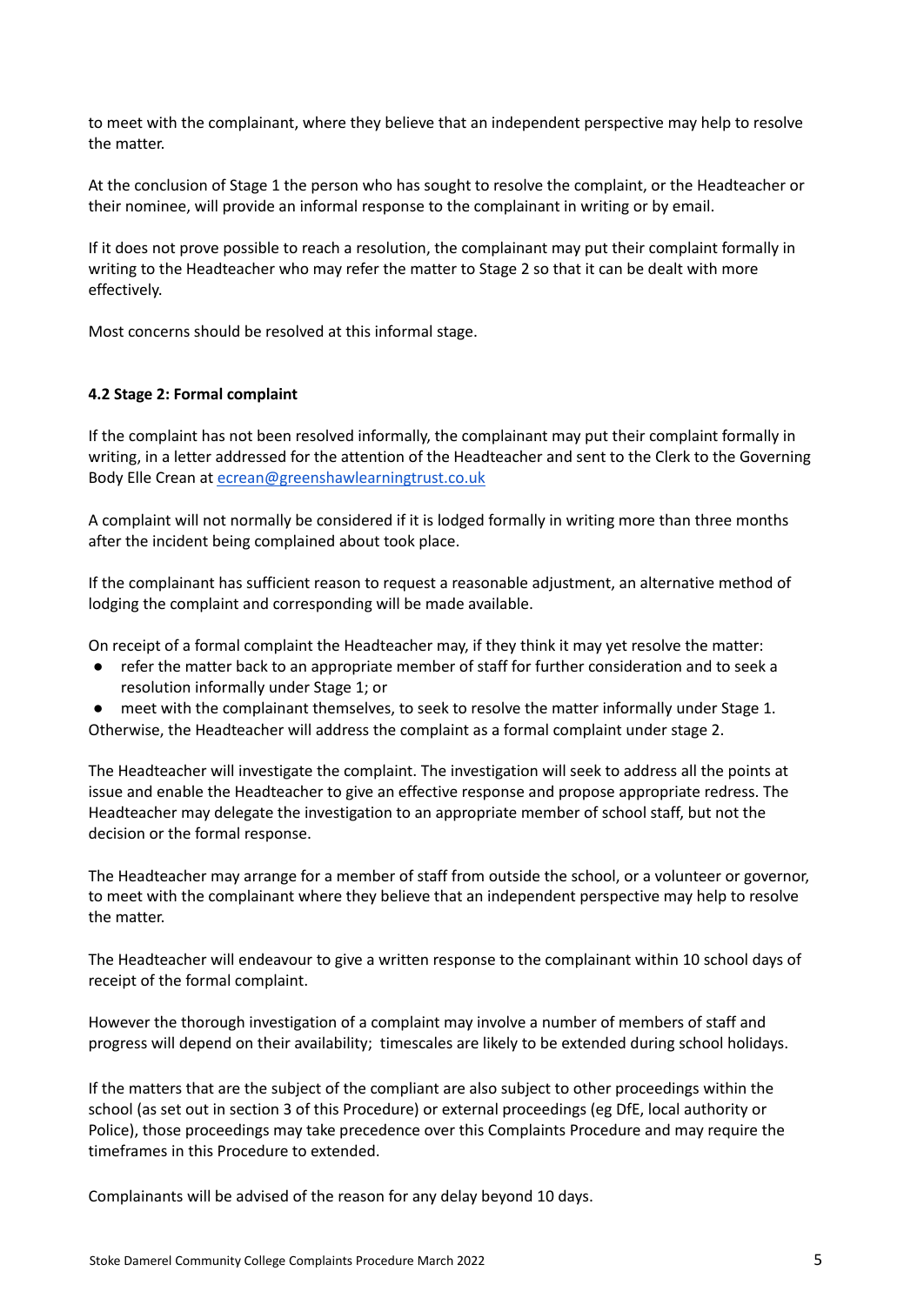The Headteacher will write to the complainant setting out their response to the complaint and advising the complainant of their right to take the matter to a Complaints Panel under stage 3.

# <span id="page-6-0"></span>**4.3 Stage 3: Complaints Panel**

If the complainant is not satisfied with the written response to their formal complaint or the way that it has been handled, they may take the matter to a Complaints Panel appointed by the Governing Body, by writing to the Clerk to the Governing Body Elle Crean at [ecrean@greenshawlearningtrust.co.uk](mailto:ecrean@greenshawlearningtrust.co.uk) within 20 school days of the written response from the Headteacher, enclosing a copy of the original written complaint, and indicating which matters remain unresolved and/or why they are not satisfied with how the complaint has been handled. No new complaints may be included.

Requests received outside of this time frame will only be considered if exceptional circumstances apply.

The Clerk will establish a Complaints Panel made up of at least three people who do not have any conflict of interest and have not been involved with the matters that are the subject of the complaint, at least one of whom is independent of the management and running of the school.

The Clerk will arrange a meeting of the Complaints Panel at a convenient time for all parties, as soon as possible and within 10–20 school days of receipt of the complainant's letter.

If the complainant rejects the offer of three proposed dates without good reason, the Clerk will decide when to hold the Complaints Panel meeting. The Complaints Panel will then proceed in the complainant's absence on the basis of written submissions from both parties.

Details of the complaint will be sent to the Headteacher. The Headteacher will then have 5 school days to submit their response to the Clerk.

Any documents from either the complainant or the Headteacher and/or their nominee to be considered by the Panel and the names of any witnesses who may be called must be received by the Clerk at least 5 school days before the meeting.

Electronic recordings are not normally accepted as evidence. However, transcripts of recordings may be accepted if independently notarised and with the written consent of all recorded parties. Recordings obtained covertly or without informed consent of all parties being recorded will not be accepted.

The agenda for the meeting and copies of all papers submitted will be sent to members of the Panel, the complainant and the Headteacher and/or their nominee before the meeting. The Headteacher and/or their nominee will copy relevant papers to any school staff named in the complaint.

The Complaints Panel will choose one of their number to chair the meeting.

The Complaints Panel will consider the complaint on the basis of the papers they receive and what is said at the meeting. The Panel should seek reconciliation and ways to put right things that may have gone wrong.

In the event of either party not attending the meeting, the Chair of the Panel has the discretion to proceed or to adjourn the meeting.

Once the Complaints Panel has heard from both parties, both parties will withdraw so that the Panel can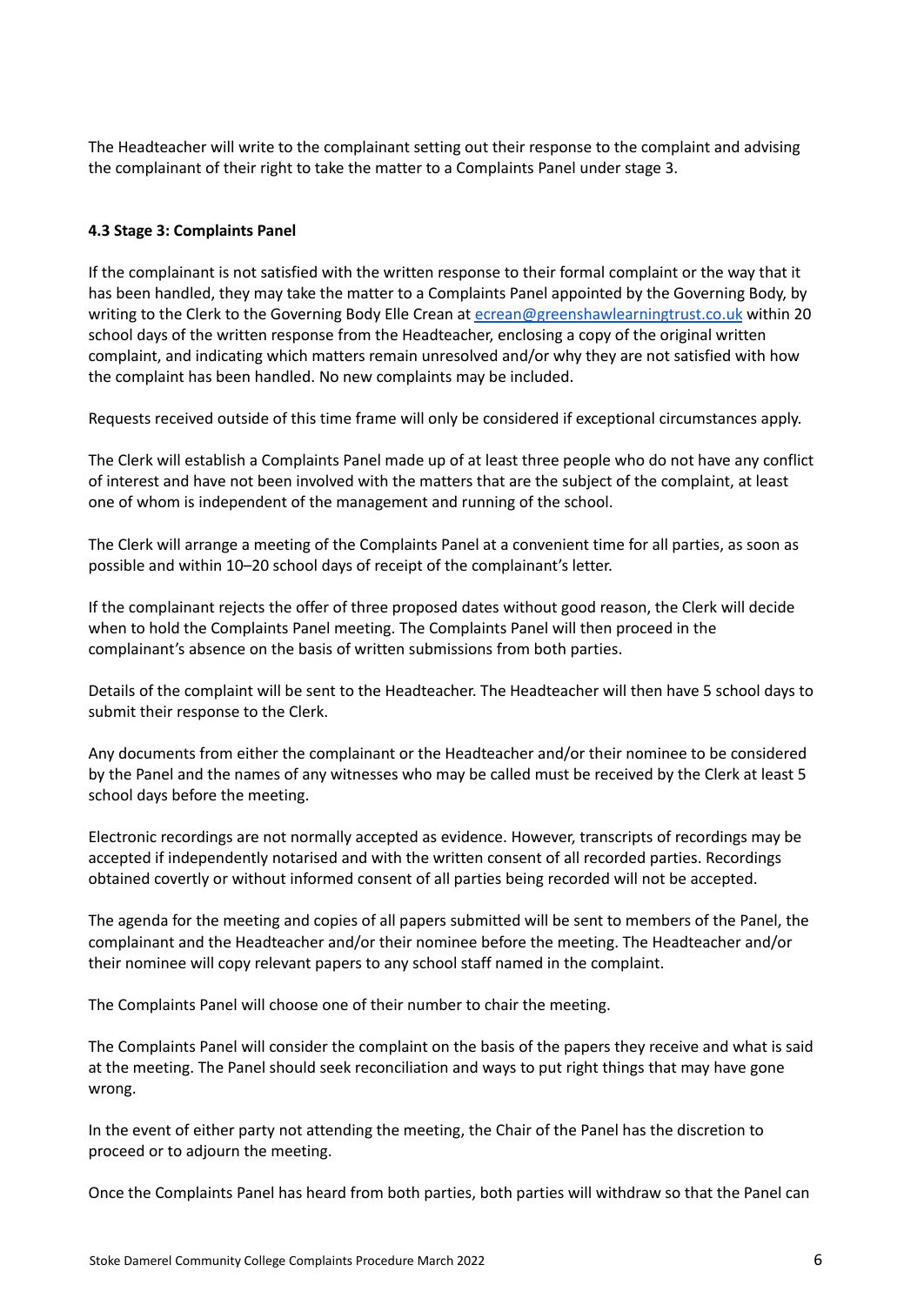make its decision. The Panel may:

- Uphold the complaint in full;
- Uphold the complaint in part; or
- Dismiss the complaint.

Or they may give a more complex response.

The Complaints Panel may make findings and recommendations and may refer issues of principle or general practice to the Headteacher and Governing Body.

The complainant, any staff complained about, the Headteacher and Chair of the Governing Body will be advised in writing or by electronic mail of the outcome of the meeting, including relevant findings and recommendations, within 5 school days of the meeting.

The complainant will be advised of their right to make a complaint to the Education and Skills Funding Agency – see section 7 of this Procedure

# <span id="page-7-0"></span>**5 Reporting and monitoring**

The Headteacher and/or their nominee will:

- record the progress of the complaint and the final outcome.
- record whether the case progressed to a panel hearing.
- record the action taken by the school or the trust, regardless of outcome.
- determine who is responsible for these records and make sure the data is kept secure and in accordance with the GLT Data Protection Policy and GLT Data Retention Procedure.

The findings and recommendations of the Panel at stage 3 will be copied to relevant senior managers in the school and/or Trust, and to the relevant Governing Body and/or Trust Committee, so that services can be improved, and will be made available for inspection on the school premises by the Headteacher.

# <span id="page-7-1"></span>**6 Variations to the Procedure**

If the complaint is about the Headteacher:

- At stage 1 the complaint should be sent to the Clerk; 'Headteacher' will be read as 'appropriate GLT Director of Education'.
- At stage 2 the complaint should be sent to the Clerk, marked for the attention of the GLT CEO; 'Headteacher' will be read as 'GLT CEO'; the GLT CEO will arrange for its investigation and will write the response.

A complaint may be presented as being 'about the Headteacher', but if it is actually a complaint about the policies and procedures of the school and/or Trust and their implementation, rather than the personal conduct of the Headteacher, the GLT CEO may refer it back to the Headteacher to seek a resolution under the standard school Complaints Procedure.

There may be occasions where it may be reasonable to deviate from this Procedure, including not doing something the procedure states will, should or may be done; any deviations from the Procedure must be agreed by the GLT CEO and properly documented.

A complaint at school level may, where appropriate, be escalated to the Trust to be dealt with under the Trust Complaints Procedure at any point, by the GLT CEO.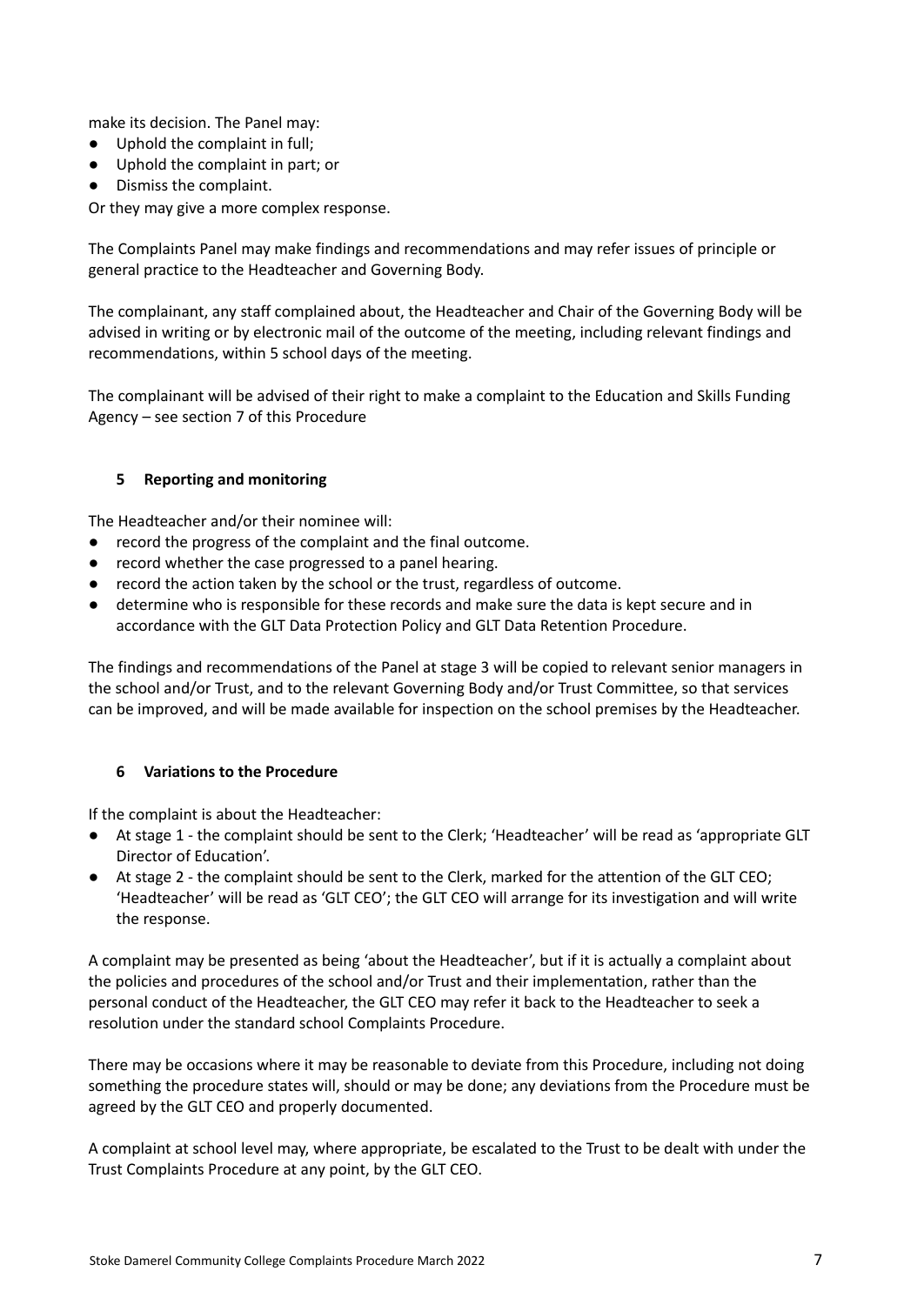A complaint made to the Trust may, where appropriate, be referred back to the relevant school at any stage, to be dealt with under the School Complaints Procedure, by the GLT CEO.

# <span id="page-8-0"></span>**7 Complaints to the Education and Skills Funding Agency**

If a complaint has been considered in accordance with this Procedure, but the complainant is still not satisfied, then the complainant can make a complaint to the Education and Skills Funding Agency (ESFA).

The ESFA will normally only consider a complaint after this Complaints Procedure has been exhausted.

The ESFA cannot review or overturn decisions about complaints made by the Trust; they can only investigate whether the Trust considered the complaint appropriately and may request the Trust to reconsider the complaint or to review its procedure.

If a complainant wishes to refer their complaint to the ESFA, they should write to:

- ESFA Complaints, Chief Executive's Office,
- Cheylesmore House, Quinton Road, Coventry, CV1 2WT.
- Or use the online enquiry form on the ESFA website

# <span id="page-8-1"></span>**8 Complaint campaigns and serial, persistent and vexatious complaints**

If a GLT school and/or the Trust receives a complaint that is on the same subject as a complaint that has already been investigated and responded to in accordance with this Procedure, the Headteacher and/or GLT CEO may use relevant aspects of that investigation and response in responding to the new complaint, rather than repeating them.

If a GLT school and/or the Trust receives a large number of complaints all based on the same subject, the school and/or Trust may send a common response to all complainants and/or publish a single response on the school and/or Trust website.

If a GLT school and/or the Trust receives a number of similar complaints from persons unconnected with the school and/or Trust, the school and/or Trust may send a common response to all complainants and/or publish a single response on the school and/or Trust website.

If a complainant tries to re-open the same issues that have been addressed through all stages of the Complaints Procedure the Headteacher and/or GLT CEO will inform the complainant that the procedure has been completed and that the matter is now closed.

If a complainant continues to raise the same issues that have been addressed through all stages of the Complaints Procedure, the Headteacher and/or GLT CEO may deem the complaint to be 'serial' or 'persistent'; in which case the Headteacher and/or GLT CEO will inform the complainant that the complaint has been addressed in accordance with the Complaints Procedure and correspondence in the matter is now closed.

If a complaint is deemed persistent or serial, that does not prevent the complainant contacting a GLT school and/or the Trust about other matters or raising other complaints.

If an individual: